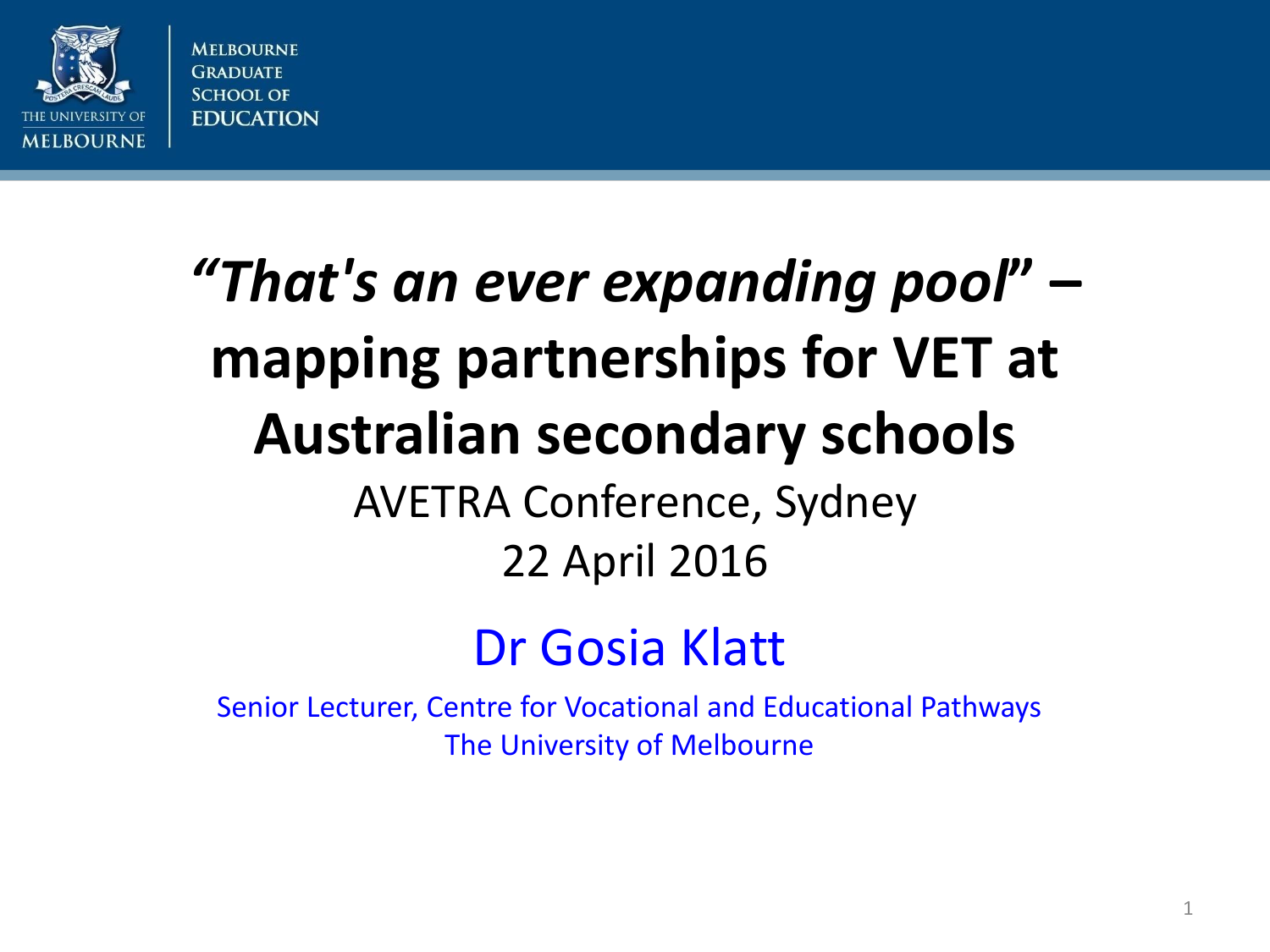

- Growing emphasis on developing good practice models of cooperation in education in Australia, the UK, US, Canada
- Social partnerships are "significant policy trend" and are "driving particular styles of working and resourcing education" Seddon, T., Billett, S., & Clemans, A. (2004)
- New pressures on schools lead to "destabilisation and reconfiguration " of traditional learning spaces Wheelahan & Moody (2011)
- Require a coherent policy and established practices based on long lasting principles (Clemans et al 2005)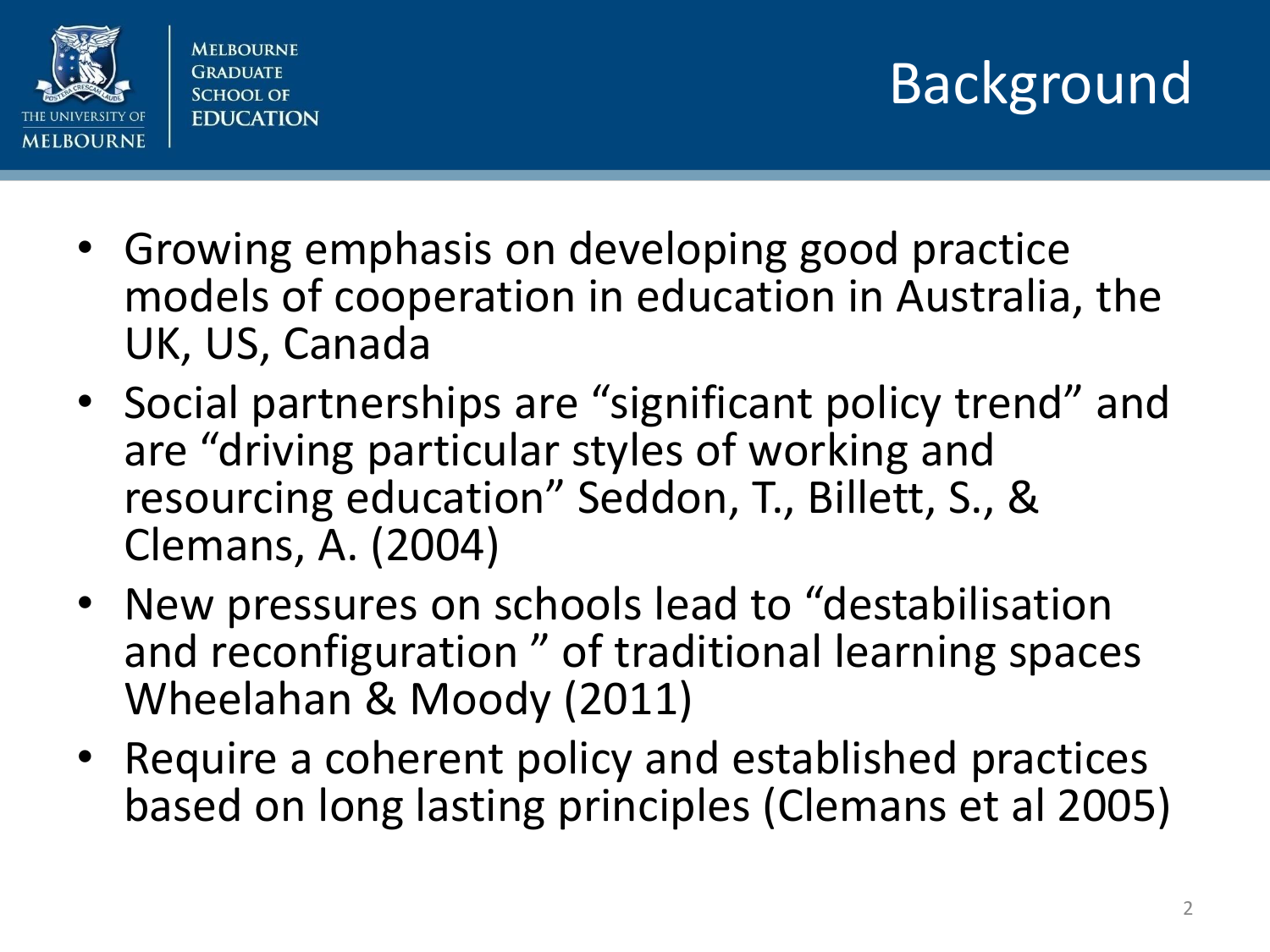

#### **ARC Linkage Innovative partnerships for youth engagement in education and work,** the University of Melbourne and Deakin University

#### Research objectives:

- Limited research documenting what challenges are faced by partnerships between schools and external partners
- Increasing number of school partnerships (e.g.more than 65,000 students in NSW involved in SWL)
- Focus on understanding partnerships between schools and workplaces/external learning providers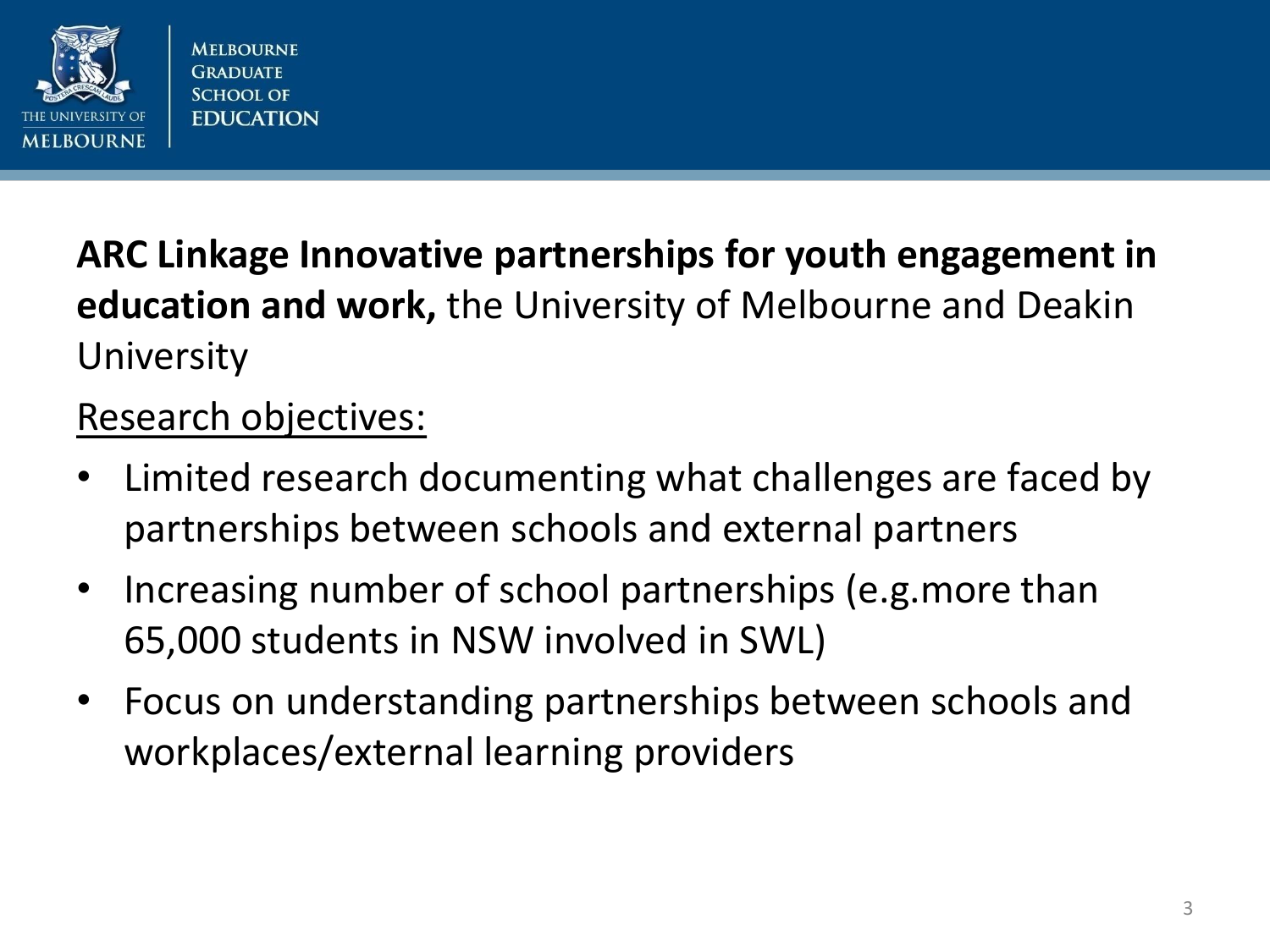

## Methods

- Targeted all secondary schools (State, Catholic and Independent) in **VIC, NSW and SA** in 2015
- **Interviews** 30 in-depth, semi-structured interviews with school principals, teachers and program coordinators
- **Focus groups**  30 focus group meetings with 134 students conducted
- **On-line questionnaire**  over 200 schools
- **Five themes**: rationale; resources; implementation; benefits; challenges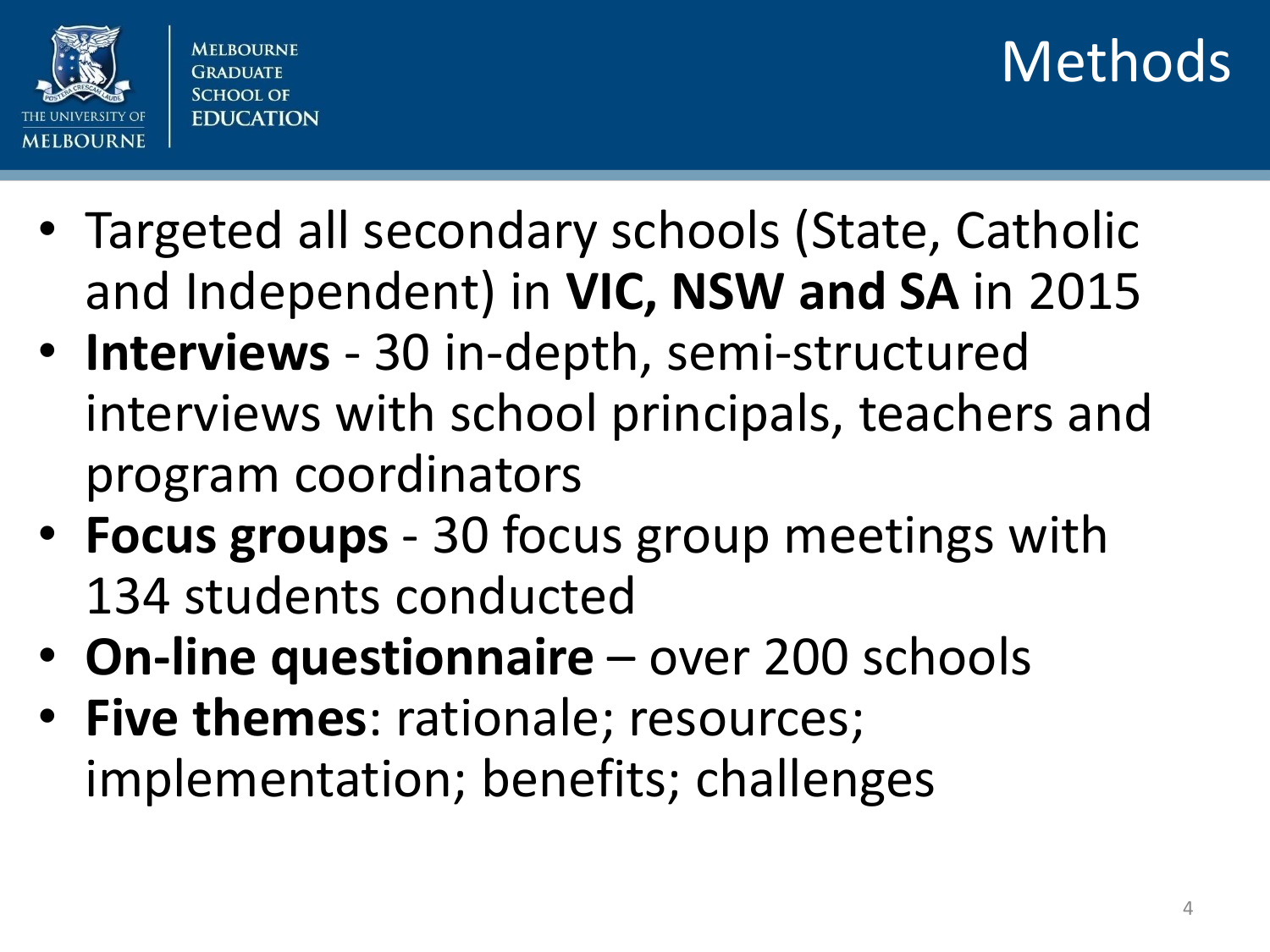

#### **Learning for work and engagement at secondary school**

- **VET in Schools (VETiS)**  programs that involve the delivery of Australian Qualifications Framework (AQF) qualifications by Registered Training Organisations (RTOs).
- **Applied Learning**  experiential, hands-on, active learning which provides practical, work-related experience, and other skills that are important for life and work
- **Flexible Learning**  Flexible school and/or community based learning programs, which may include individual case management.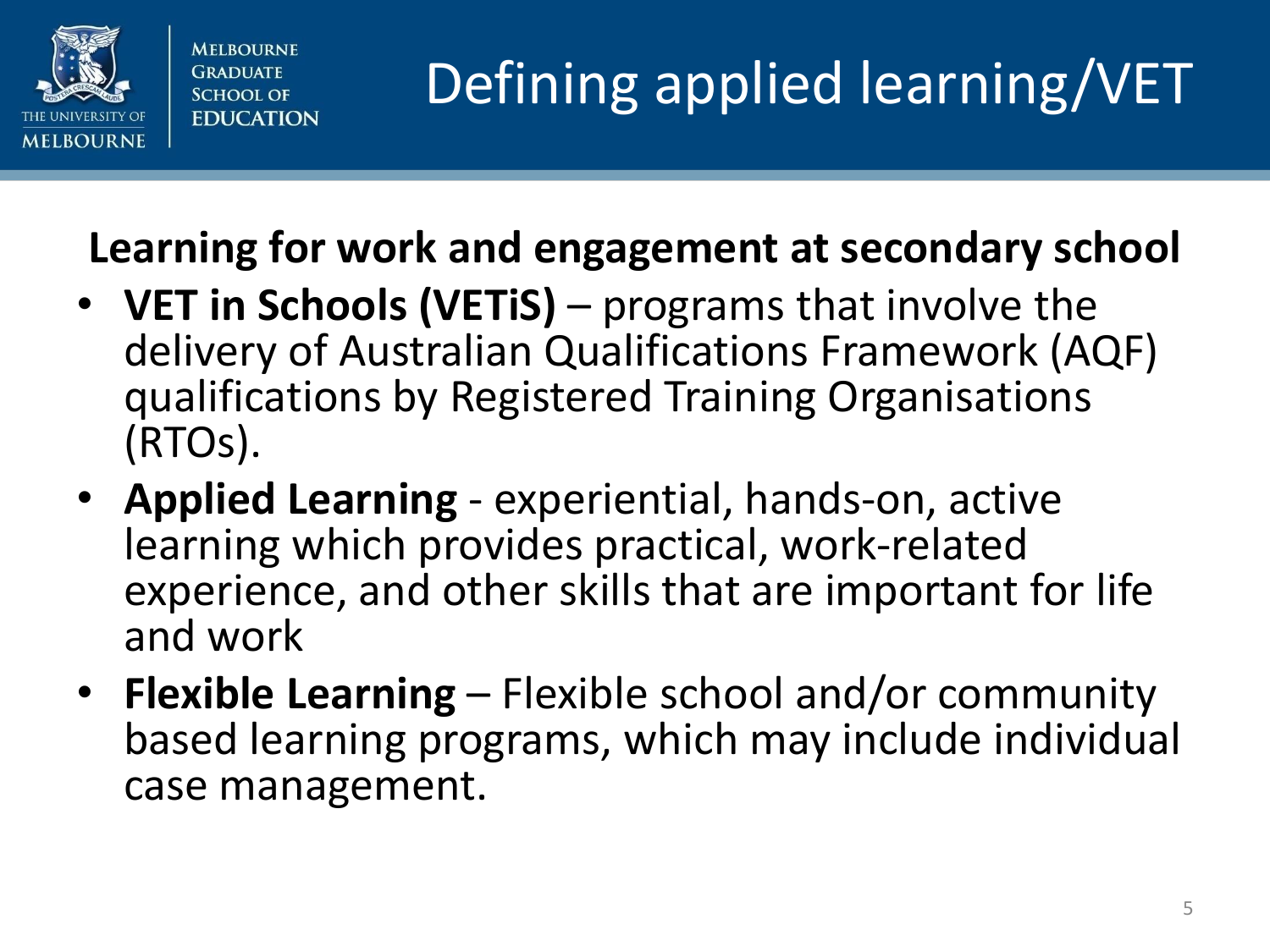

#### FINDINGS

- There is a wide range of partnership practices
- Of significant benefit to Australian students
- Established for different purposes and in a variety of contexts
- Four principal motivations in the formation of partnerships arrangements in the senior secondary years of schooling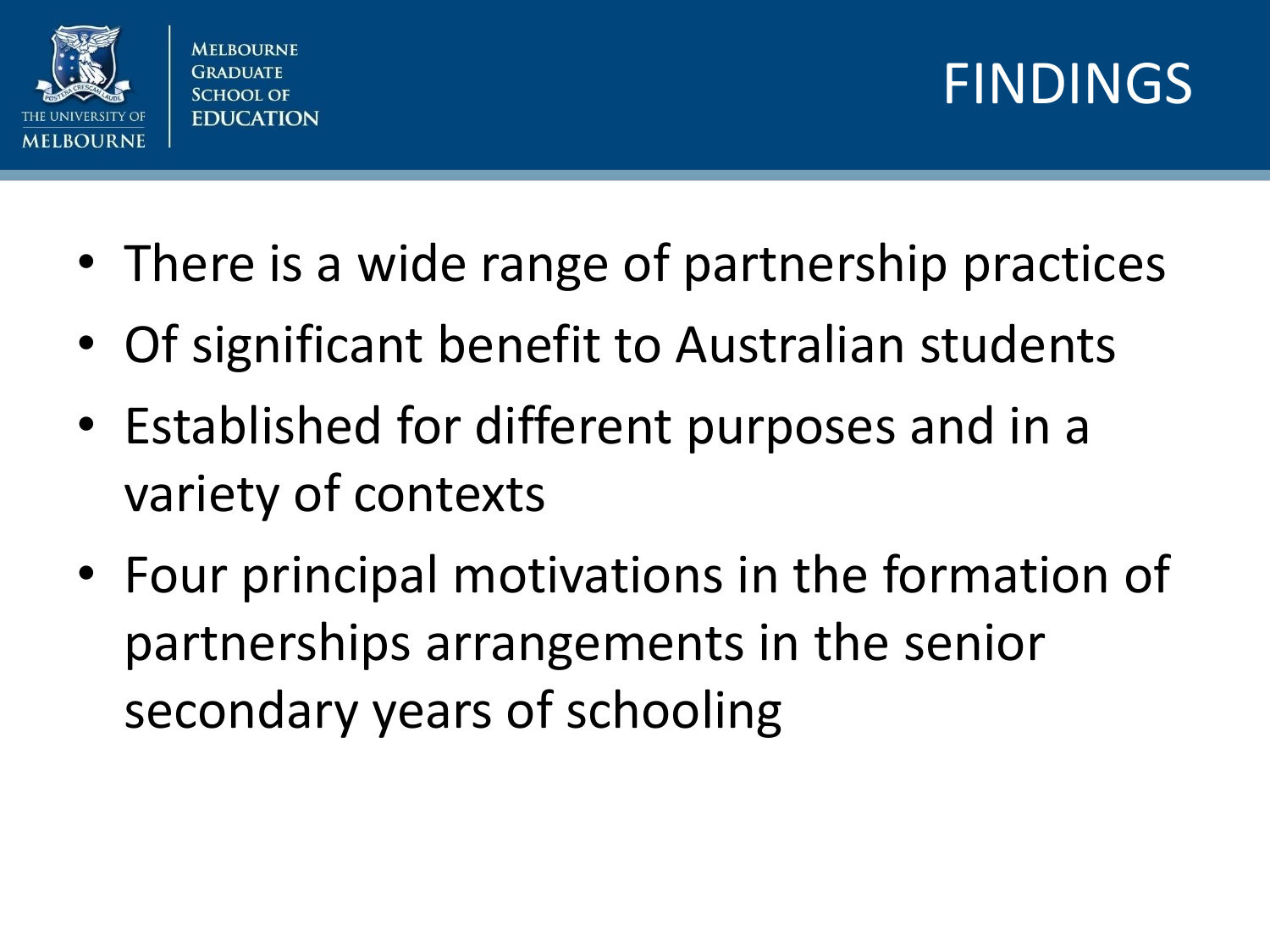



Four types of rationales are listed below: **Rationale Type 1:** Delivering VET Programs **Rationale Type 2:** Providing Structured Work-Placements **Rationale Type 3:** Taking a Whole of Community Approach

**Rationale Type 4:** Ensuring Access and Equity.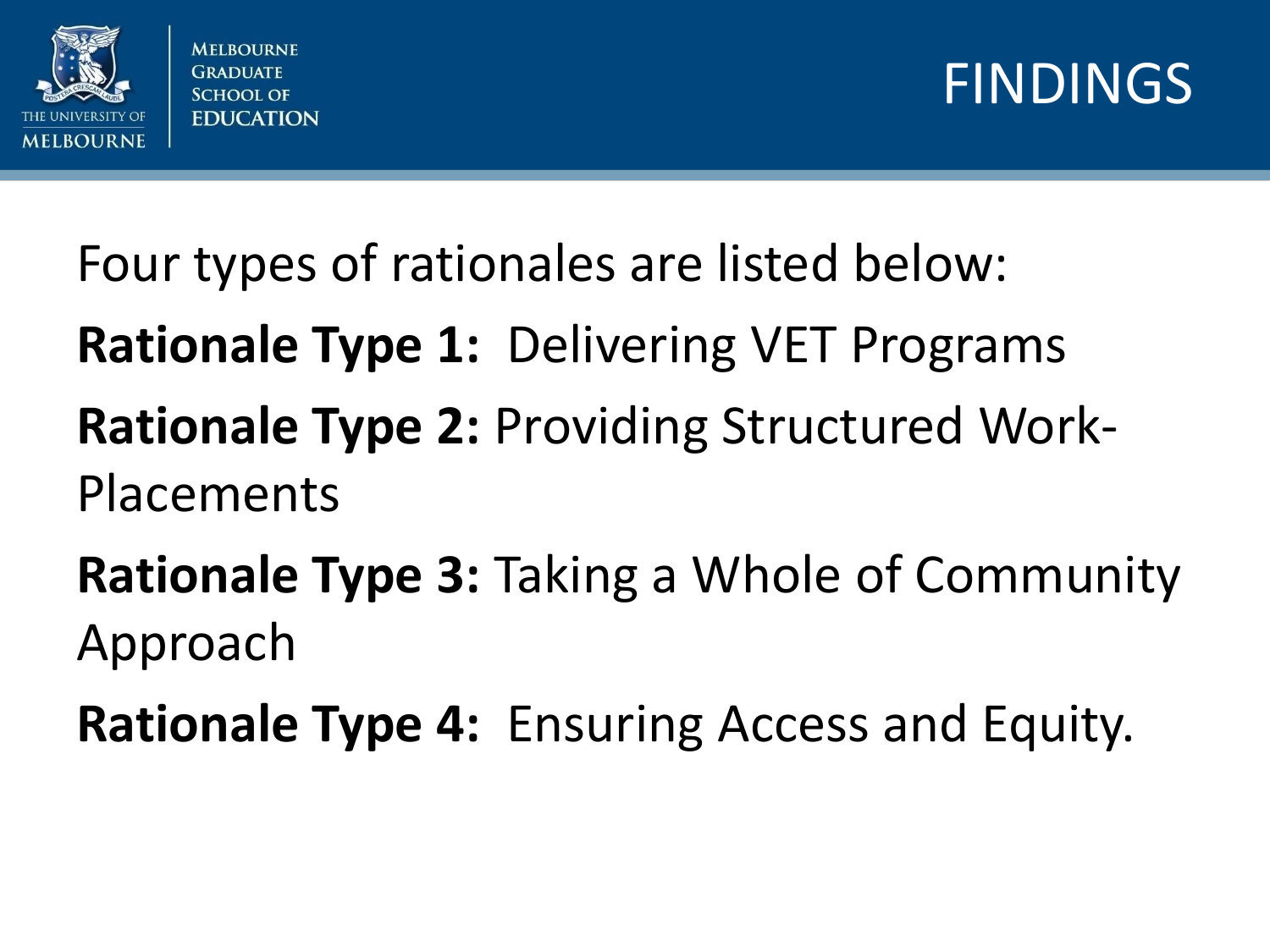

#### **Rationale Type 1:** Delivering VET Programs

- *It's a very, very large sourcing of organisations providing the training so at any one time I think we're dealing with up to 12 to 15 RTOs for the classes and then all the ones for the school based apprenticeships on top of that (VET coordinator VIC).*
- *The VET provision is incredibly complex given the shared facilities and the Trade Training Centre consortium and other schools actually using that facility, so that's really, really tightly put together (School Principal VIC).*
- *At the moment anyone working in VET area, especially if they're in a lead school for a Trade Training Centre, has got an enormous job on their hands. It's very difficult work keeping all of the mix in play. Very difficult work (*VET and RTO Coordinator VIC)*.*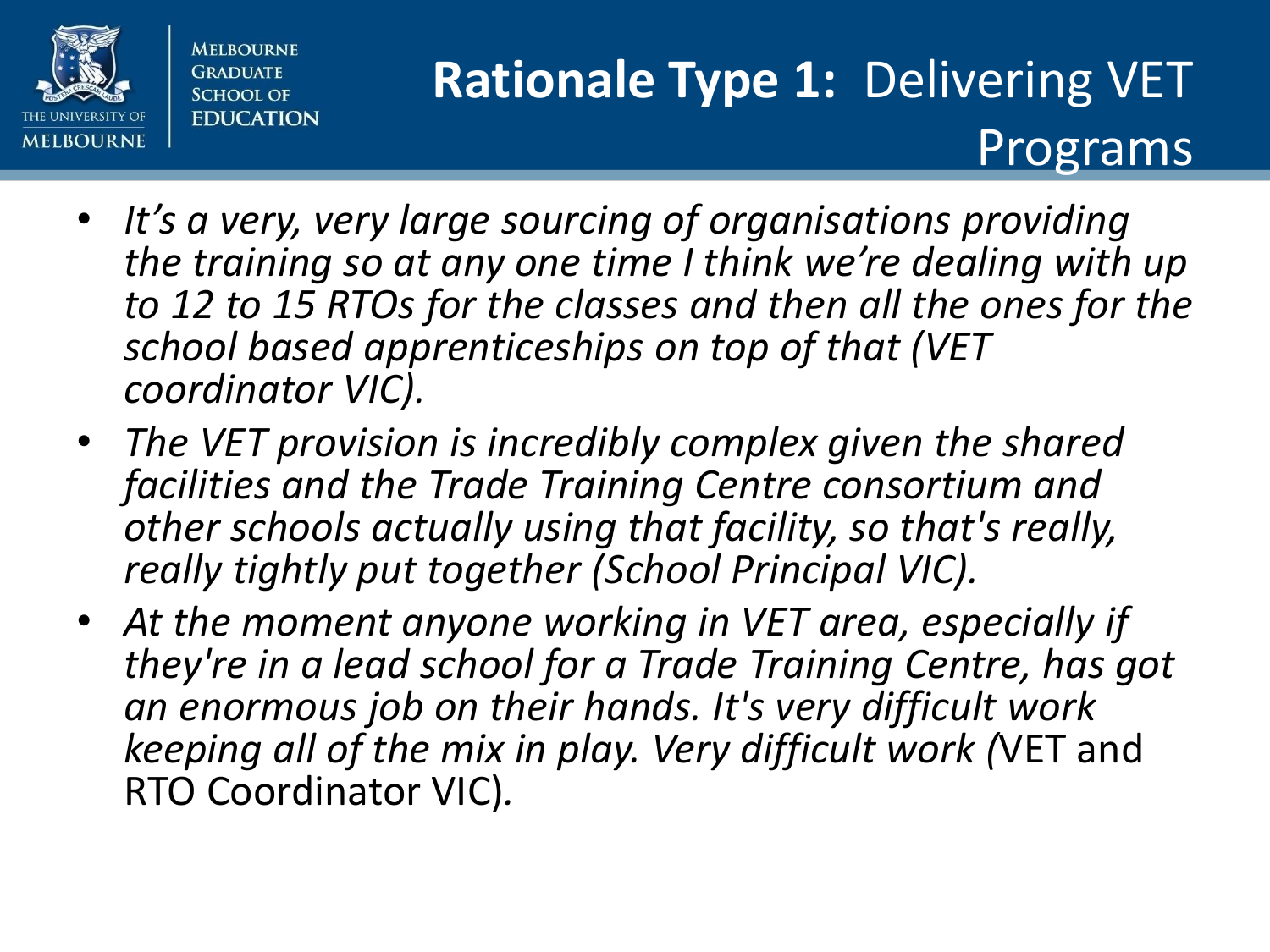

**MELROLIRNE** 

SCHOOL OF **EDUCATION**  **Rationale Type 1:** Delivering VET Programs

# **Reported Benefits:** increasing student engagement and retention in the senior years of schooling through:

- The provision of a broader curriculum offering to *"give the guys options for what takes their fancy"* (VET coordinator VIC)
- Catering for students interests such as, working with children or animals, construction or hospitality; and considered "easier" to study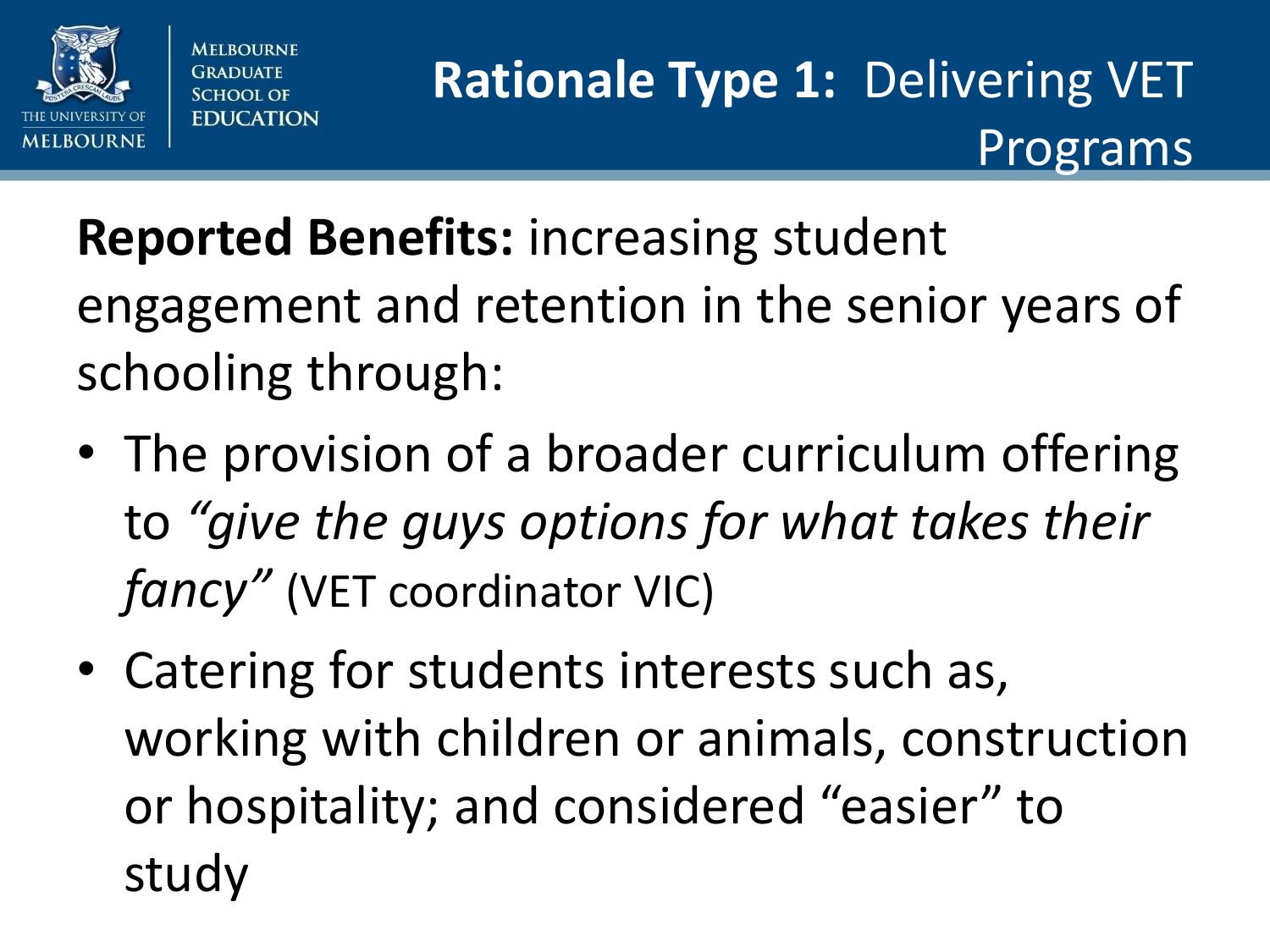

#### **Rationale Type 2:** Providing Structured Work-Placements

- Industry and local businesses:
	- "*almost an ever expanding pool" (School Principal VIC)*
- *School SWL databases, job carnivals,*
- *Industry coordinators, SWL coordinator roles, or a formal industry board*
- required constant attention:

*"You've got to keep your employers on board. That takes a lot of work. You've got to be so careful with them. You've got to nurture them."* (VET and RTO Coordinator VIC)*.*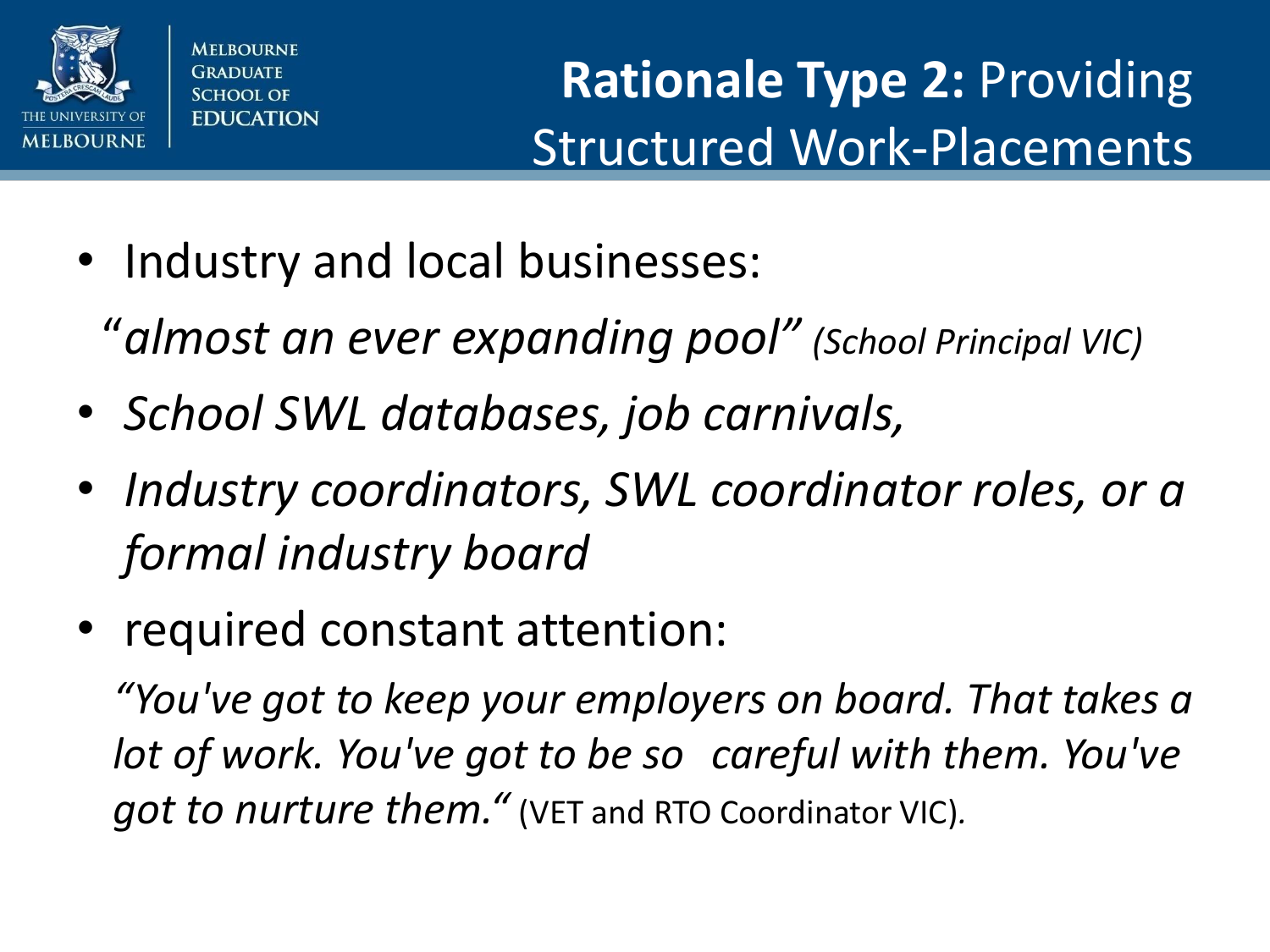

## **Rationale Type 2:** Providing Structured Work-Placements

**Reported Benefits:** enabled students to *"get a head start"*, "taste" the industry, personal development,

*"made you grow up quicker"*

*"We leave with the qualification. If they fail over there they've got nothing*"

- highly positive picture of student experiences
- developing a variety of skills

*"We do work across all environments, we work outside, inside, domestic, we do some commercial work and we do solar and data"*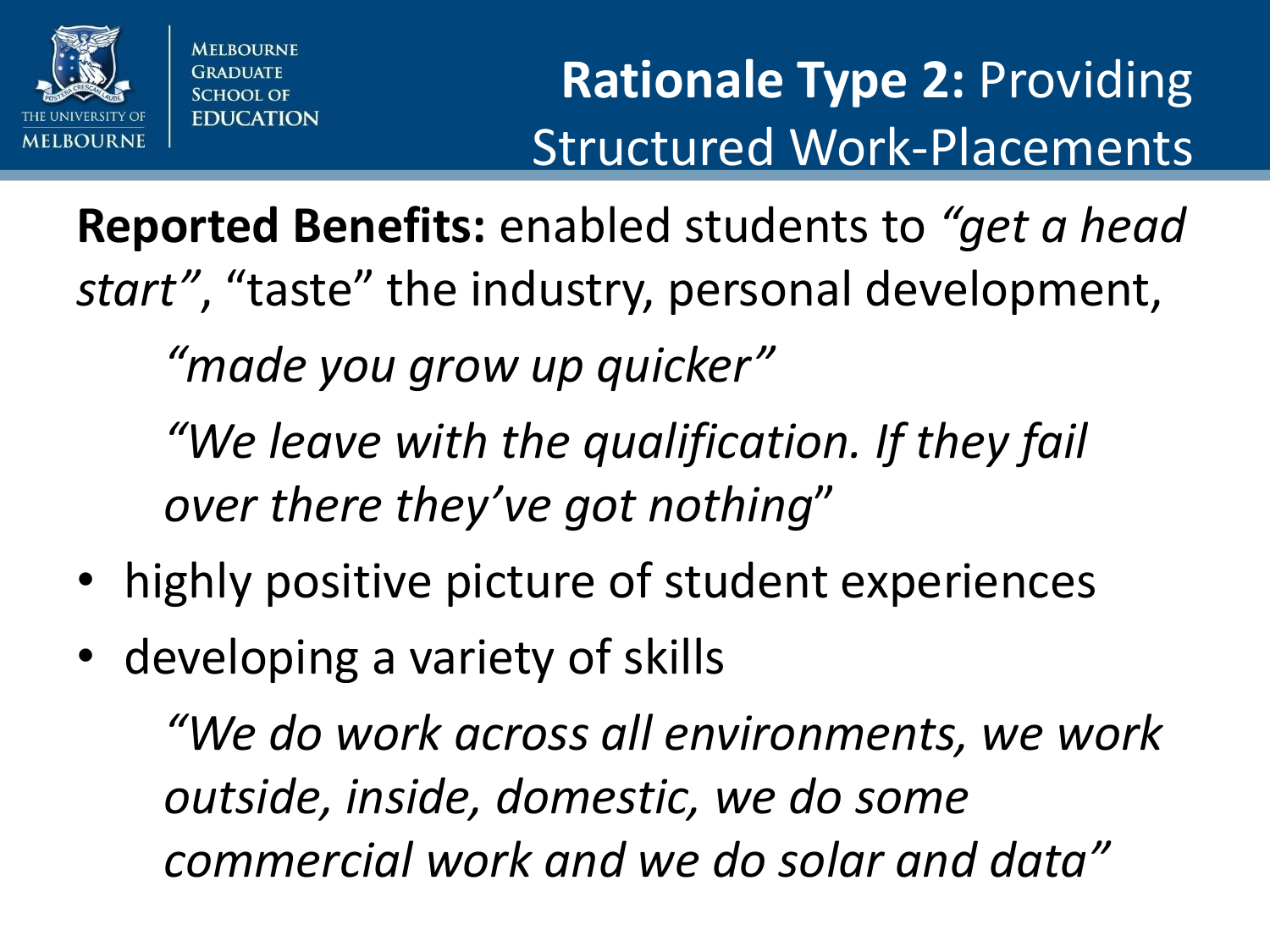

#### **Rationale Type 2:** Providing Structured Work-Placements

#### **Reported Benefits:** industry representatives

*"You can mould them…those 16 years old they are not fixed yet on what they want, what they like you can help them forming their 'professional self'. We help then mould their 'professional self'."*

*"Confidence is the benefit. You look at those kids when they start with all the heads down and look at them at the end of Year 12, full of confidence, they are all set up."*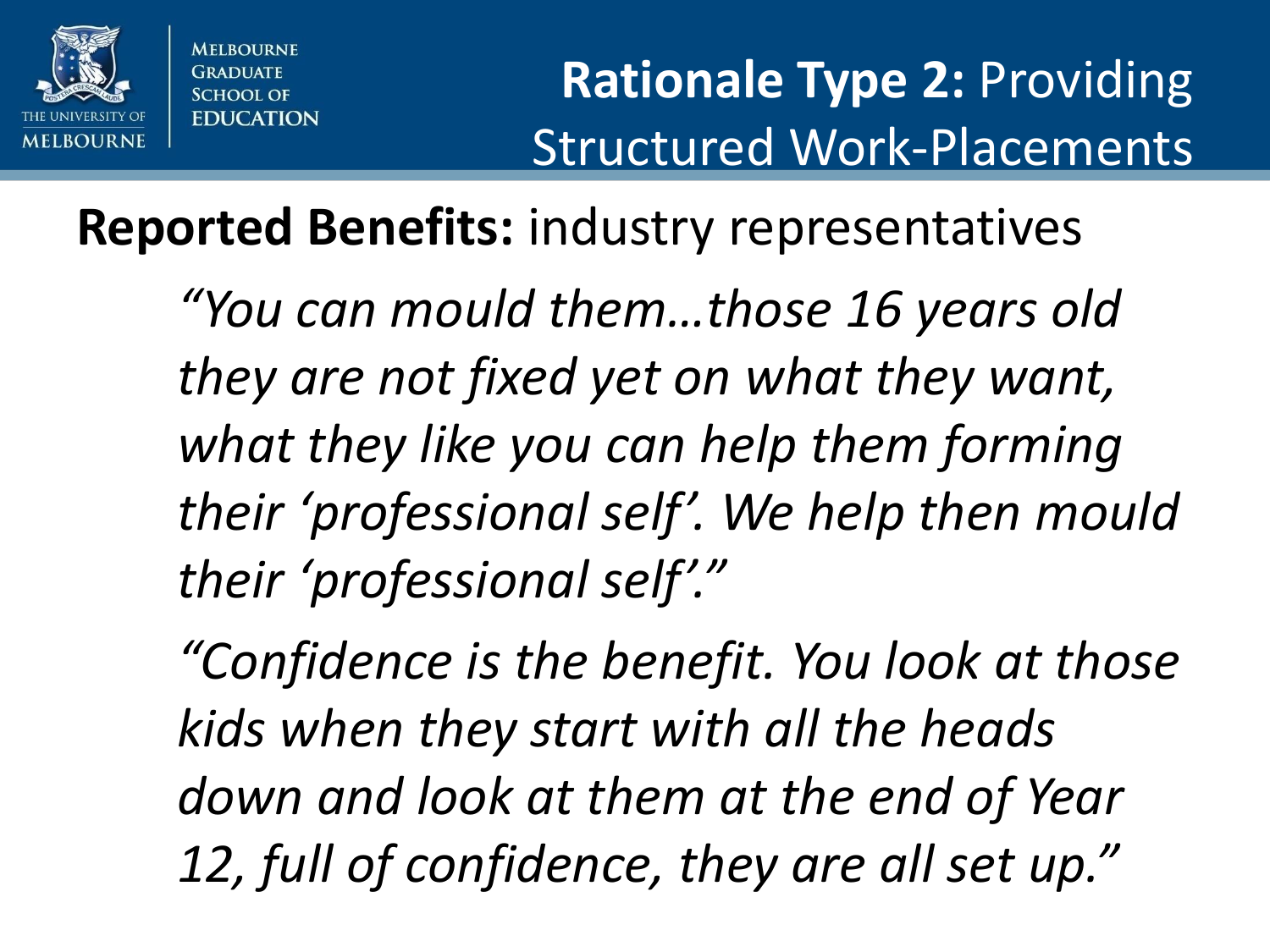

## **Rationale Type 3:** Taking a Whole of Community Approach

Partnerships with community organisations:

development of *"good rounded young people" "lifelong learners"*, and *"community citizens" Organising local community events, walkathons, BBQs etc.*

- *Fundraising for Red Cross etc.*
- *Repairing, constructing and building*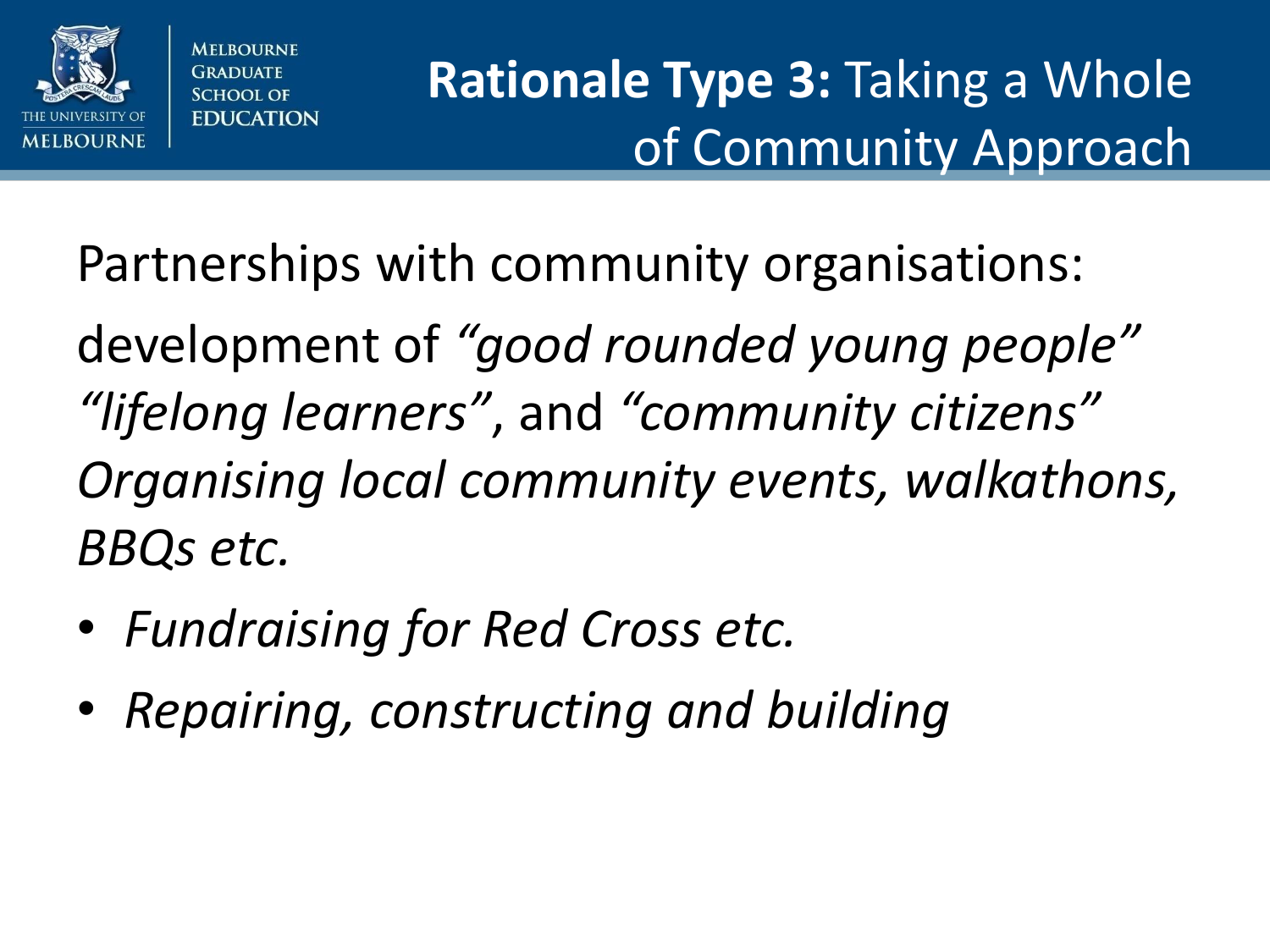

**MELROLIRNE GRADIIATE SCHOOL OF EDUCATION** 

## **Rationale Type 3: Taking a Whole** of Community Approach

**Reported Benefits:** students' increased self-esteem and sense of belonging; strengthened communication skills; and the building of students' aspirations.

"*Our class project at the moment, we're raising money to send stuff over in shipping containers to send to Timor Leste for underprivileged class and stuff; instead of just writing about it, so we've been out doing events, fundraisers and stuff to try and get money to fund everything."*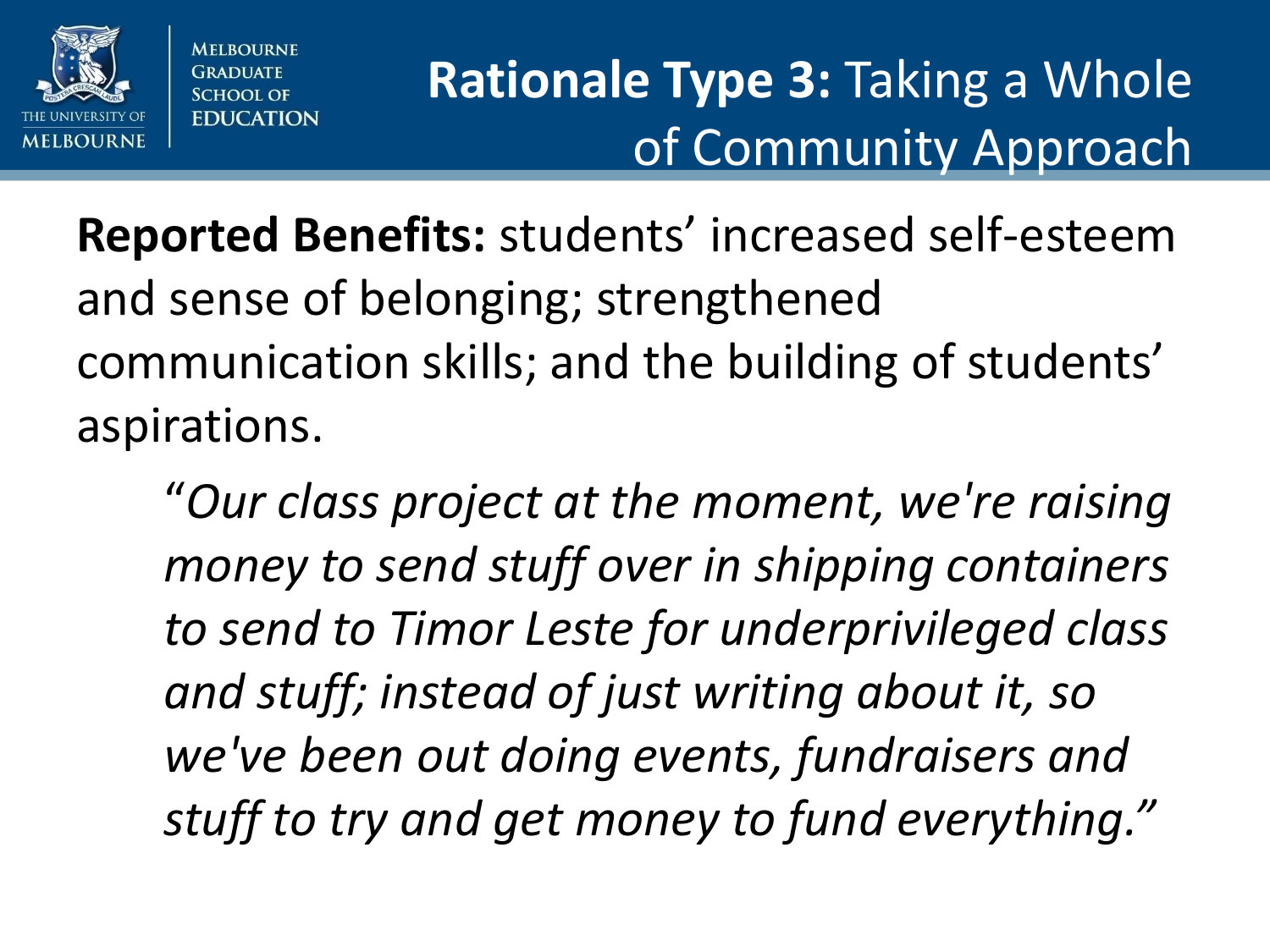

## **Rationale Type 4: Ensuring Access** and Equity

Highly disadvantaged communities with large enrolments of kids from low-SES, refugee or indigenous backgrounds

*"We push towards VET and partnerships to solve the problems of our kids of socio-economic status*"

*"A lot of these kids get exposed to illegal activity. Some live on the street. The school is their only place of security and warmth and nurturing"*

*"The earlier you get them understanding the system of work the better for these kids."* (VET coordinator NSW)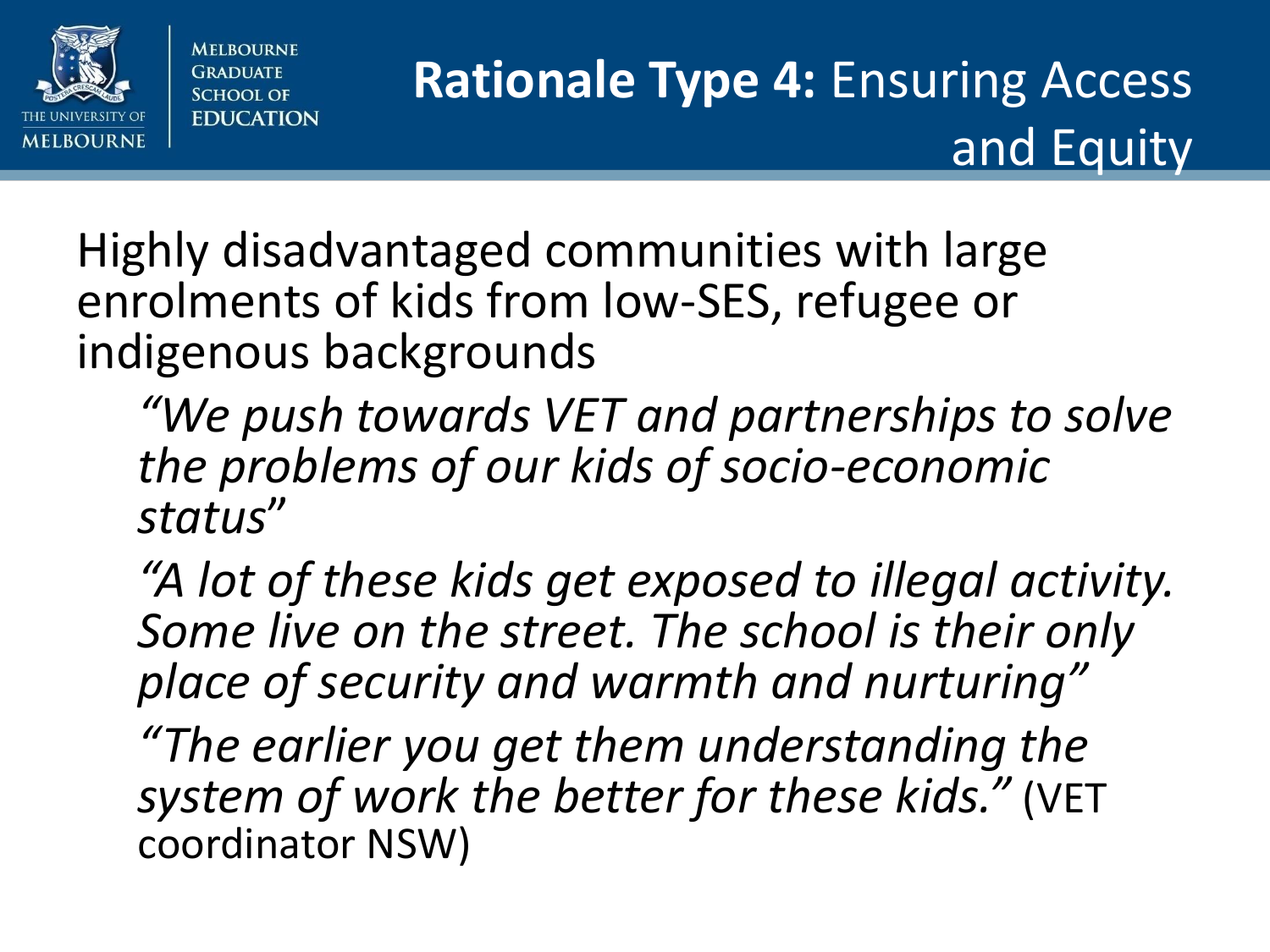

**Reported Benefits:** 'linking social capital' - leverage a wider range of resources than are available in their school - engaged youth workers, engagement officers etc.

> *"It's given me a lot more social skills and able to be more open with the public and stuff. Be able to talk instead of just (sitting) quietly away in the corner"*

"*because of the VCAL program, it's helped me gain more confidence to talk to others"*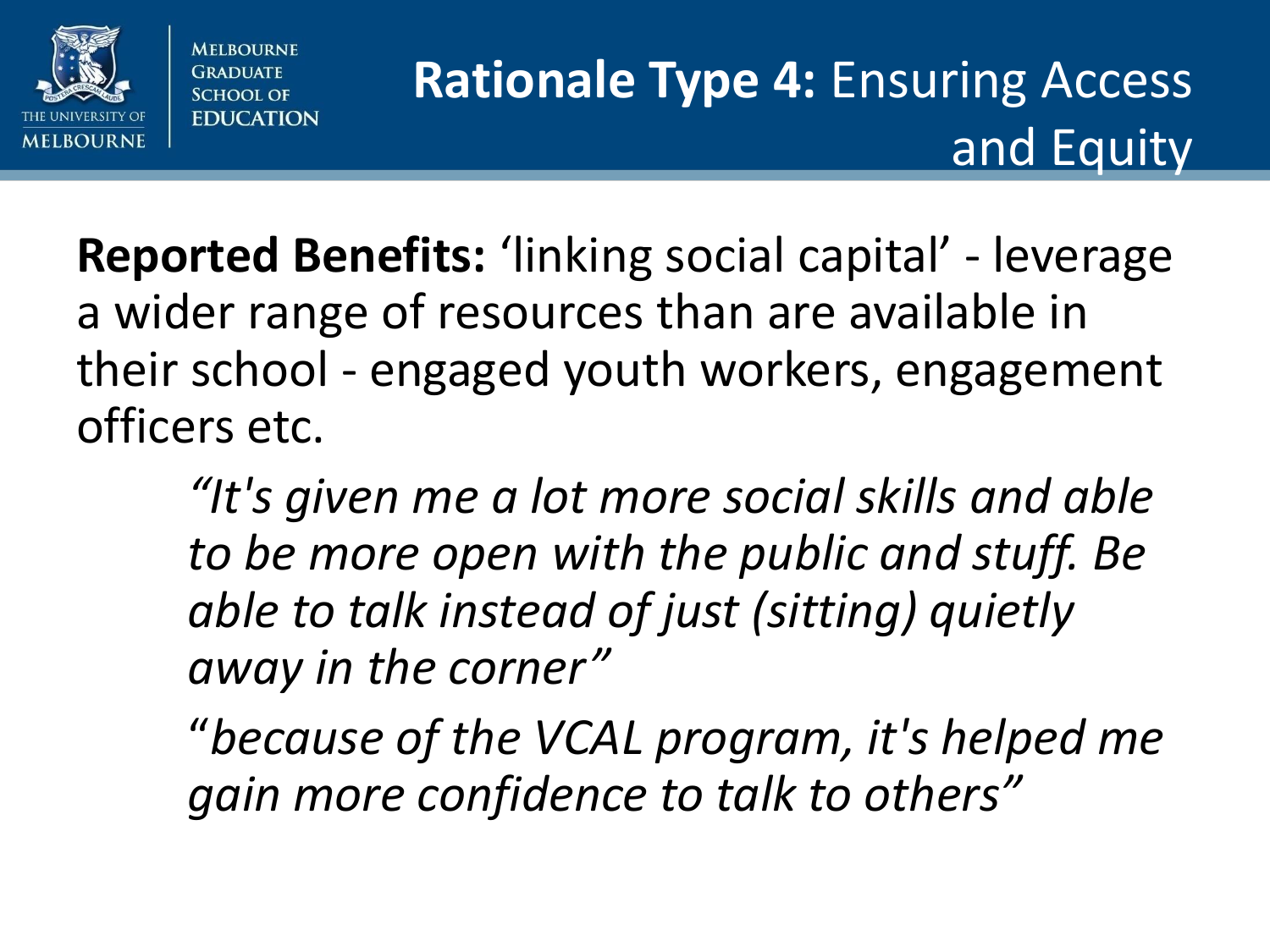

**MELBOURNE SCHOOL OF EDUCATION** 

## CHALLENGES

- Formation and maintenance of partnerships
- The quality of external provision (staff turnover, unpredictability of the offer and lack of communication)
- Lack of placements, schools compete for SLWs
- Lack of funding for extra staff
- Timetabling school structures not adjusted to VET provision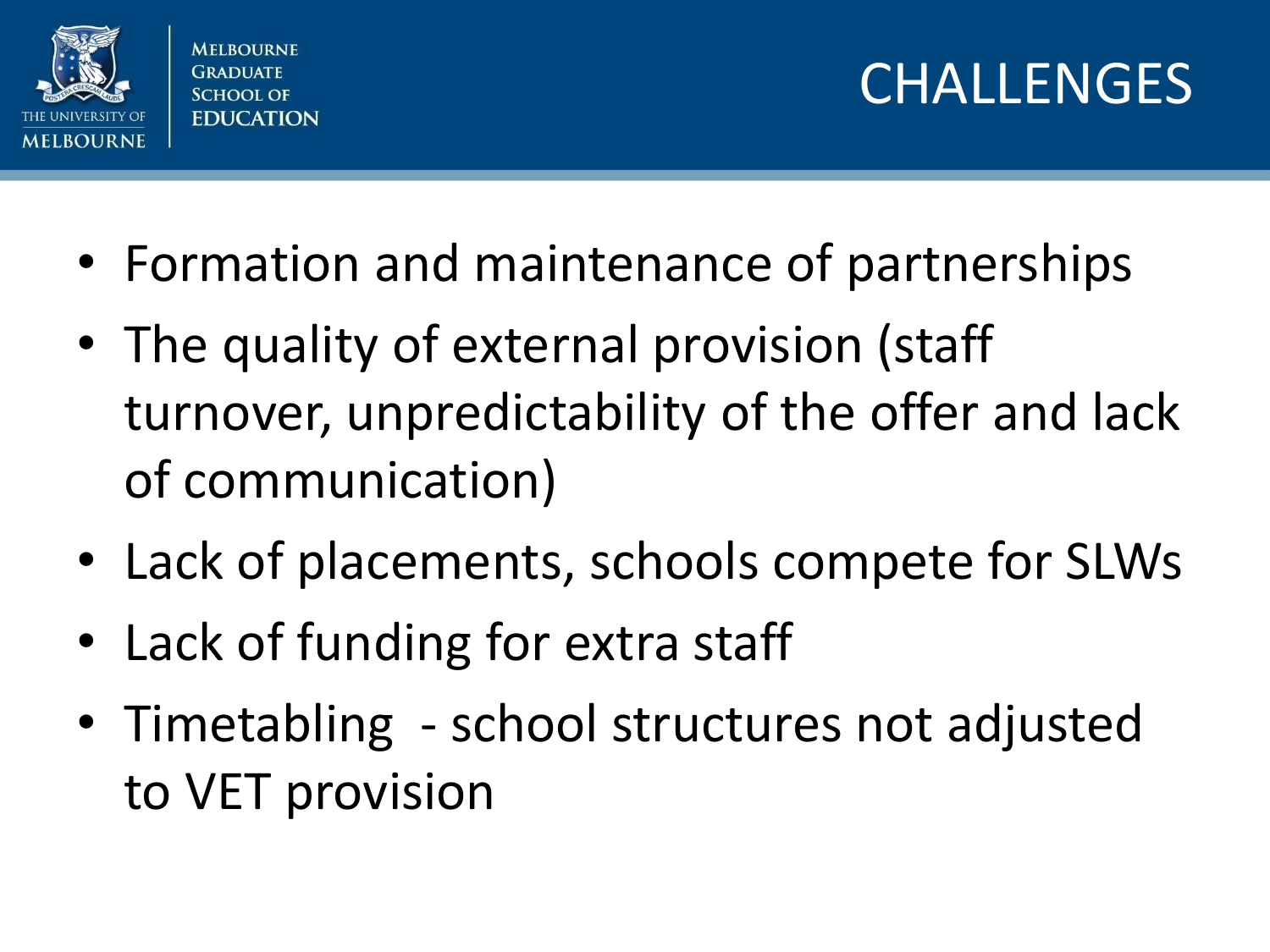

**MELBOURNE** SCHOOL OF **EDUCATION** 

CONCLUSIONS

- changing nature of secondary school programs
- number of factors, including:
	- $\checkmark$  The school's philosophy for selecting VET offerings.
	- $\checkmark$  The quality of the external VET providers.
	- $\checkmark$  The availability of a solid network of employers and a quality of their involvement with schools.
	- $\checkmark$  Good relationships with community representatives and other schools.
	- $\checkmark$  The resources available.